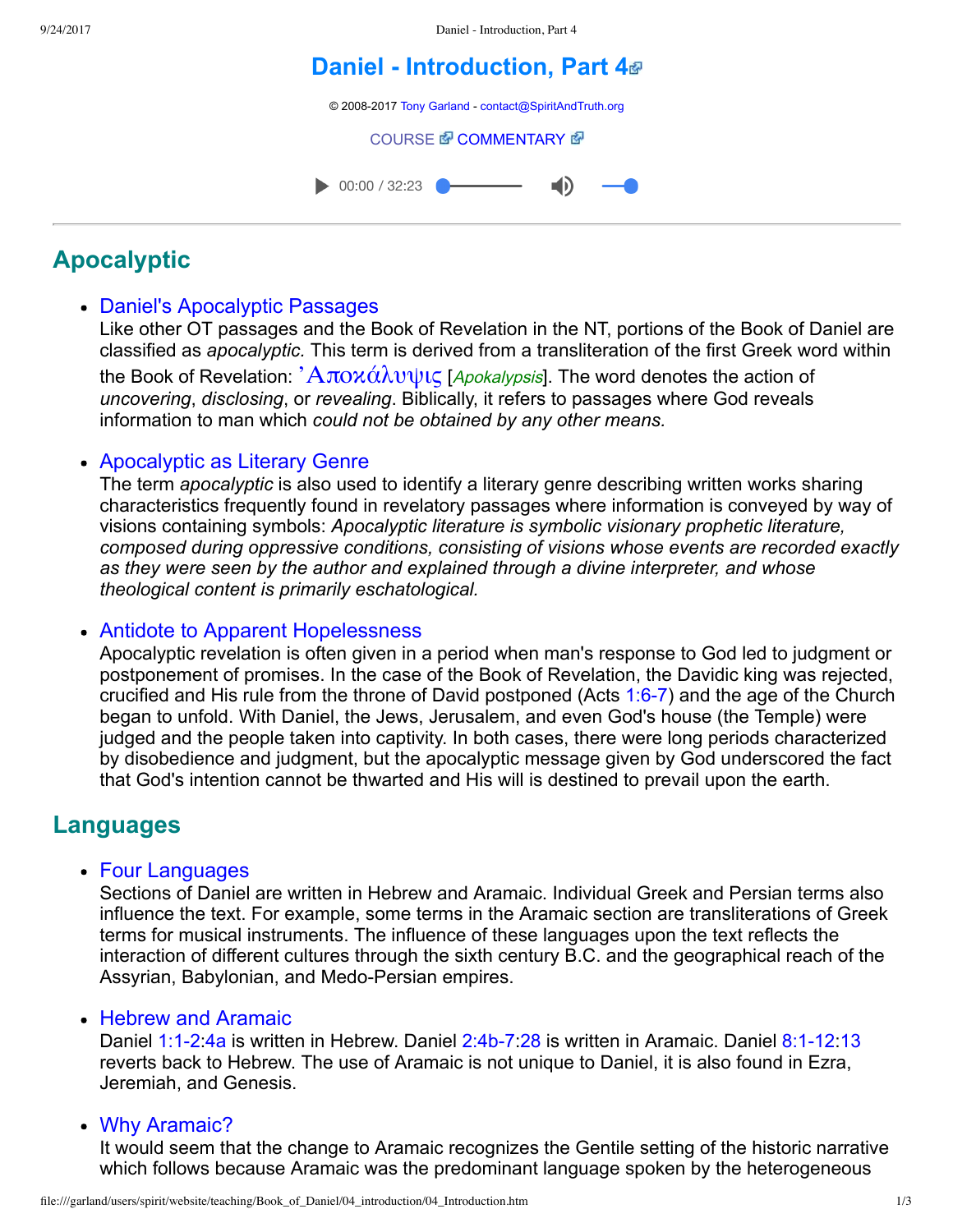population at Babylon. Not only was Aramaic spoken at Babylon, it was the *lingua franca* over a wide region during the sixth century B.C., especially in the realms of government and commerce. The use of Aramaic may indicate that the subject matter of chapters 2-7 are of special interest to non-Jews.

# **Style of Aramaic**

• Eastern or Western Style of Aramaic?

Critics have pointed to the style of the Aramaic within Daniel as evidence that the book was composed late, during the Maccabean era. They maintained that the Aramaic in Daniel was of a Western rather than Eastern style. Presumably, Daniel would have composed in the Eastern style since he lived most of his life in Babylon. Others who have studied the question disagree, noting that Daniel's Aramaic is Western, not Eastern. Still other scholars maintain that prior to the first century B.C., when Daniel would have written, there is no evidence that Aramaic had developed different Eastern and Western styles.

### Dead Sea Scroll



[Image provided by](file:///garland/users/spirit/website/teaching/Book_of_Daniel/04_introduction/1QIsa_b.jpg) [Daniel Baranek](http://commons.wikimedia.org/wiki/File:1QIsa_b.jpg)[,](file:///garland/users/spirit/website/teaching/Book_of_Daniel/04_introduction/1QIsa_b.jpg) *Dead Sea Scroll part of Isaiah Scroll (Isa.* 57:17-5[9](file:///garland/users/spirit/website/bibles/nasb/b23c057.htm#Isa._C57V9):9), 1QIsab (ca 100 B.C.). This image is in the public domain.

#### • Early Style of Aramaic

Studies have shown that about ninety percent of the Aramaic vocabulary in Daniel occurs in fifth century texts or earlier. The style of Aramaic in Daniel is similar to that of the Elephantine papyri (5<sup>th</sup> century B.C.) and the Aramaic in the Book of Ezra.

# **Greek Loan Words**

#### Terms for Musical Instruments

Several musical instruments in chapter 3 of Daniel appear to be Aramaic transliterations of their Greek names. Critics suggest that Daniel was written later because they allege Greek terms would not have been known in Babylon as early as the sixth century B.C., but only after the spread of Hellenism by the conquest of Alexander the Great in the fourth century B.C.

#### Early Greek Influence

Greek culture had a wide influence in the Near East in the time of Daniel. Contacts between Assyria, Babylonia, and Egypt with Asiatic Greeks took place at least a century before the time of Daniel. Greek colonies are now known to have inhabited

King David Playing Zither



[Image provided by](file:///garland/users/spirit/website/teaching/Book_of_Daniel/04_introduction/Andrea_Celesti_-_King_David_Playing_the_Zither_-_WGA04619.jpg) [Andrea Celesti](http://commons.wikimedia.org/wiki/File:Andrea_Celesti_-_King_David_Playing_the_Zither_-_WGA04619.jpg), (1637-1712). *King David playing the Zither.* This image is in the public domain.

the coast of Palestine as early as the days of Hezekiah, a century before the time of Daniel. Music is often one of the earliest cultural influences to cross boundaries as musicians were employed at foreign courts, such as that of Nebuchadnezzar at Babylon.

# **Persian Terms**